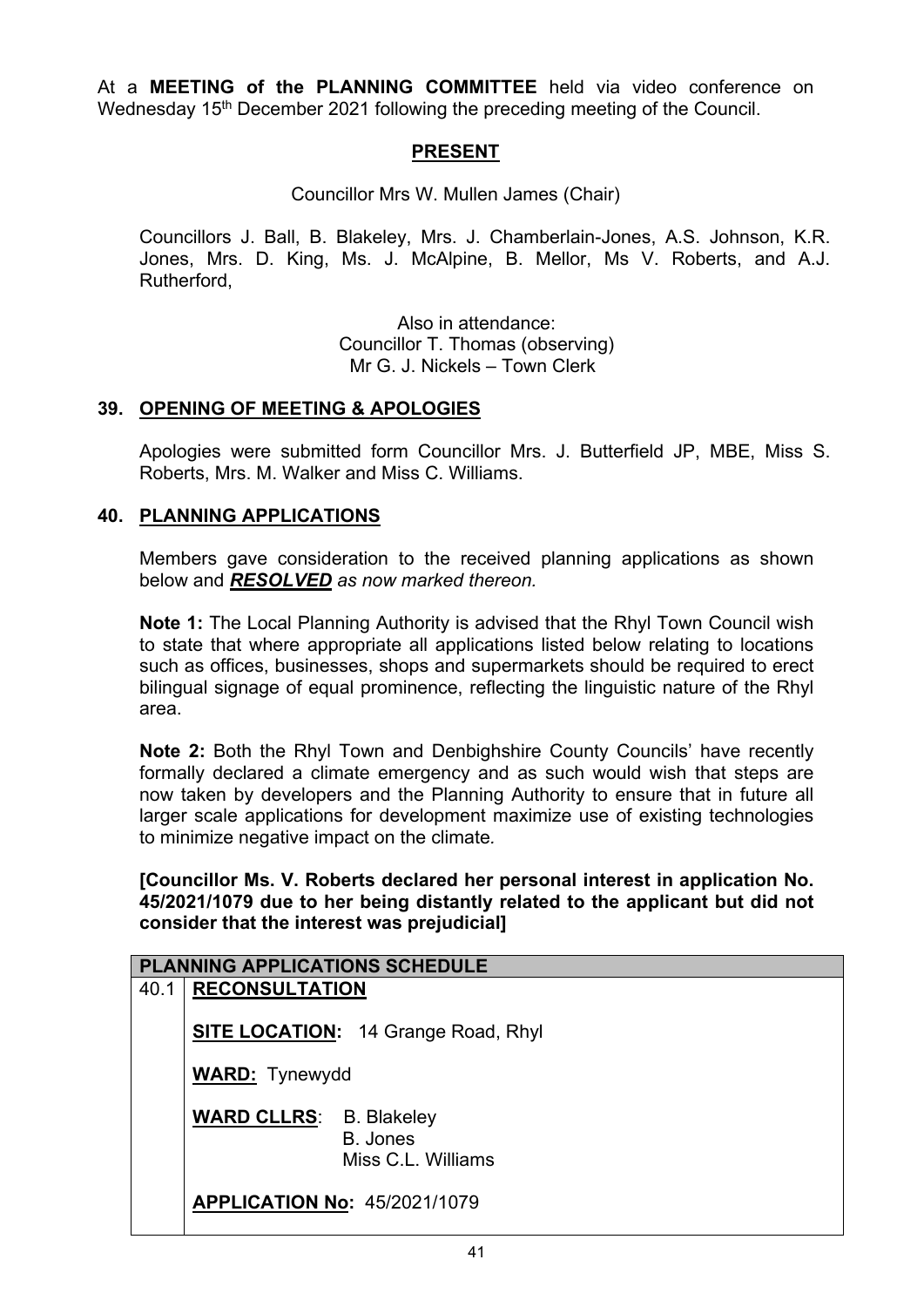| <b>DESCRIPTION:</b> Change us of use of first floor flat (Use Class C2) to hair &                                                                                                                                                                                                                                                                                                                                                                                                                                                                                                     |  |  |
|---------------------------------------------------------------------------------------------------------------------------------------------------------------------------------------------------------------------------------------------------------------------------------------------------------------------------------------------------------------------------------------------------------------------------------------------------------------------------------------------------------------------------------------------------------------------------------------|--|--|
| beauty Salon (Use Class A1) to be used in connection with existing ground<br>floor business, installation of shopfront window and associated works                                                                                                                                                                                                                                                                                                                                                                                                                                    |  |  |
| <b>APPLICANTS:</b> Mr. Ashley Witherspoon and Miss Joanne Coleman of 4<br>Ffordd Aberkinsey, Rhyl                                                                                                                                                                                                                                                                                                                                                                                                                                                                                     |  |  |
| <b>PREVIOUS DECISION:</b> Defer for clarification as to whether the application<br>meets necessary standards for                                                                                                                                                                                                                                                                                                                                                                                                                                                                      |  |  |
| (i) disabled access to the upper floor and<br>(ii) means of escape in case of fire                                                                                                                                                                                                                                                                                                                                                                                                                                                                                                    |  |  |
| ADDITIONAL INFORMATION RECEIVED FROM APPLICANT:                                                                                                                                                                                                                                                                                                                                                                                                                                                                                                                                       |  |  |
| Emer,                                                                                                                                                                                                                                                                                                                                                                                                                                                                                                                                                                                 |  |  |
| In answer to your queries:-                                                                                                                                                                                                                                                                                                                                                                                                                                                                                                                                                           |  |  |
| a. Facilities for Disabled People will be restricted to the Ground Floor only. There is<br>insufficent room for a Disabled Lift and the staircase is not suited for a stair lift.<br>b. A full fire alarm system will be provided throughout the premises, with all<br>necessary smoke & heat detectors and all necessary fire extinguishers. There are<br>two alternative means of escape, through the main front entrance and through<br>the rear entrance door. These will be clearly marked. All fire precautions will be<br>indicated on the plans at Building Regulation stage. |  |  |
| I trust this answers the queries.                                                                                                                                                                                                                                                                                                                                                                                                                                                                                                                                                     |  |  |
| Regards,                                                                                                                                                                                                                                                                                                                                                                                                                                                                                                                                                                              |  |  |
| Brian E. Robinson, ACABE, MWOBO.                                                                                                                                                                                                                                                                                                                                                                                                                                                                                                                                                      |  |  |
| <b>DECISION</b> No objection                                                                                                                                                                                                                                                                                                                                                                                                                                                                                                                                                          |  |  |
| <b>SITE LOCATION:</b> Bright Spot 1-6 West Parade, Rhyl                                                                                                                                                                                                                                                                                                                                                                                                                                                                                                                               |  |  |
| <b>WARD: Bodfor</b>                                                                                                                                                                                                                                                                                                                                                                                                                                                                                                                                                                   |  |  |
| <b>WARD CLLRS:</b> Ms J. Hughes<br>Ms J. McAlpine                                                                                                                                                                                                                                                                                                                                                                                                                                                                                                                                     |  |  |
| <b>APPLICATION No: 45/2021/1163</b>                                                                                                                                                                                                                                                                                                                                                                                                                                                                                                                                                   |  |  |
| <b>DESCRIPTION:</b> Reparation of existing roof parapet including installation of<br>security screen and associated works                                                                                                                                                                                                                                                                                                                                                                                                                                                             |  |  |
| <b>APPLICANTS:</b> Mr. James Parker, Parker Leisure of the above address                                                                                                                                                                                                                                                                                                                                                                                                                                                                                                              |  |  |
|                                                                                                                                                                                                                                                                                                                                                                                                                                                                                                                                                                                       |  |  |
|                                                                                                                                                                                                                                                                                                                                                                                                                                                                                                                                                                                       |  |  |

 $\overline{\phantom{a}}$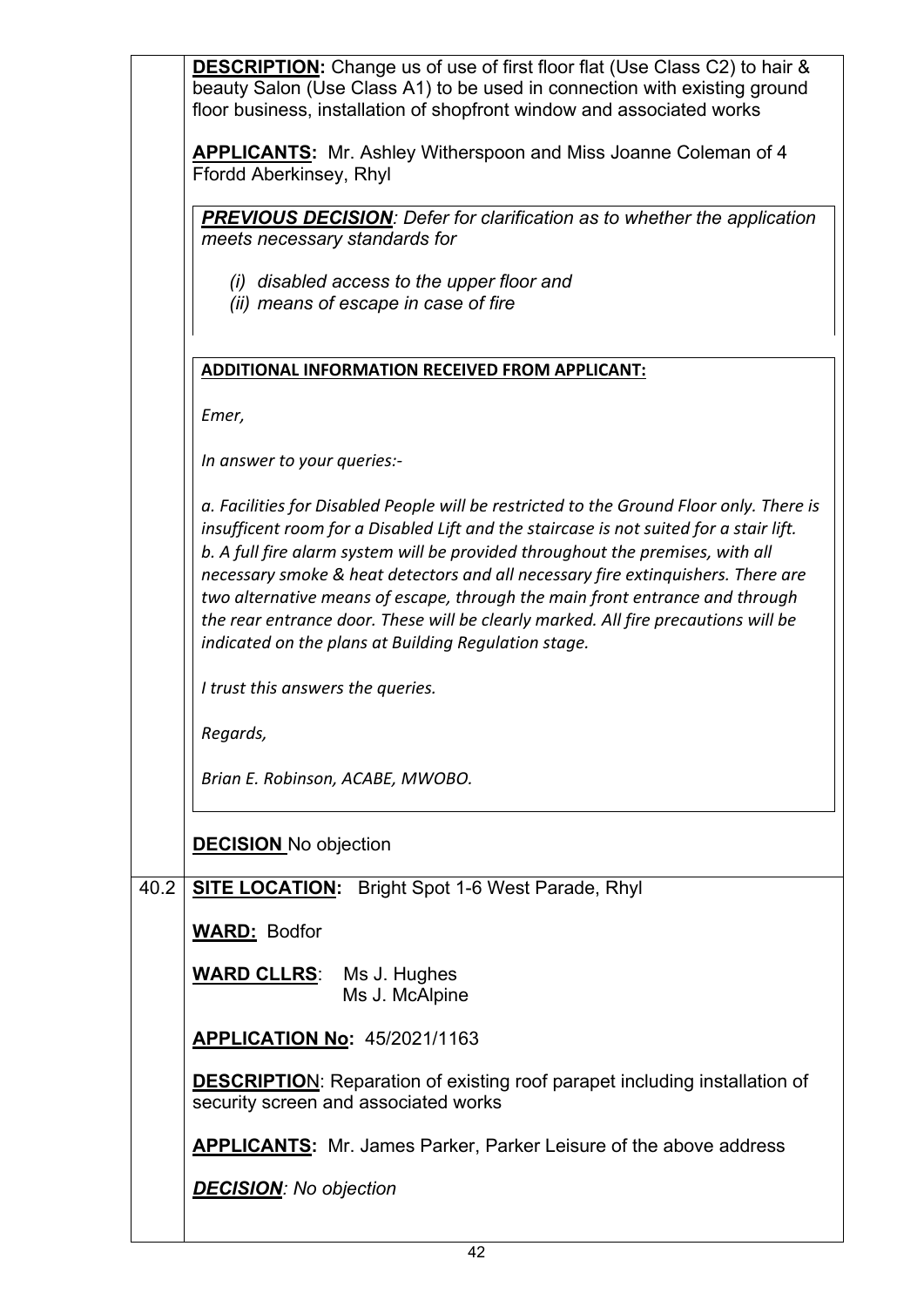| 40.3 | <b>SITE LOCATION: 10 Llys Tegid, Rhyl</b>                                                                                                    |  |  |
|------|----------------------------------------------------------------------------------------------------------------------------------------------|--|--|
|      | <b>WARD:</b> Tynewydd                                                                                                                        |  |  |
|      | <b>WARD CLLRS:</b> B. Blakeley                                                                                                               |  |  |
|      | B. Jones<br>Miss C.L. Williams                                                                                                               |  |  |
|      |                                                                                                                                              |  |  |
|      | <b>APPLICATION No: 45/2021/1193</b>                                                                                                          |  |  |
|      | <b>DESCRIPTION:</b> Extension and alterations to existing garage to form living<br>accommodation                                             |  |  |
|      | <b>APPLICANTS:</b> Mr. and Mrs. Peter and Mandy Brown of the above address                                                                   |  |  |
|      | <b>DECISION:</b> No objection                                                                                                                |  |  |
| 40.4 | <b>SITE LOCATION:</b> Land at Former The Crown Bard Ffordd Derwen, , Rhyl                                                                    |  |  |
|      | <b>WARD: Derwen</b>                                                                                                                          |  |  |
|      | <b>WARD CLLRS:</b> Mrs. J. Chamberlain Jones                                                                                                 |  |  |
|      | Mrs. E.M. Chard                                                                                                                              |  |  |
|      | Miss S. Roberts                                                                                                                              |  |  |
|      | <b>APPLICATION No: 45/2021/1205</b>                                                                                                          |  |  |
|      | <b>DESCRIPTION:</b> Installation of Totem Pole sign (rotation of sign previously<br>approved by 45/2019/0594/AD)                             |  |  |
|      | <b>APPLICANTS:</b> McDonald's Restaurants Limited, 11-59 High Road, East<br>Finchley, London                                                 |  |  |
|      | <b>DECISION: Objection</b>                                                                                                                   |  |  |
|      | The Council is concerned that the signage will:                                                                                              |  |  |
|      | Generate light pollution for neighbouring properties<br>Be a distraction on a busy highway junction                                          |  |  |
|      |                                                                                                                                              |  |  |
|      | If approved the Council would request that the sign be reduced in size as the<br>proposed size is considered over prominent at this location |  |  |
| 40.5 | <b>SITE LOCATION: 13 Burlington Crescent, Rhyl</b>                                                                                           |  |  |
|      |                                                                                                                                              |  |  |
|      | <b>WARD: Derwen</b>                                                                                                                          |  |  |
|      | <b>WARD CLLRS:</b> Mrs. J. Chamberlain Jones<br>Mrs. E.M. Chard<br>Miss S. Roberts                                                           |  |  |
|      | <b>APPLICATION No: 45/2021/1208</b>                                                                                                          |  |  |
|      | <b>DESCRIPTION:</b> Erection of a single storey rear extension                                                                               |  |  |
|      | <b>APPLICANTS:</b> Mrs. Jade Bamber of the above address                                                                                     |  |  |